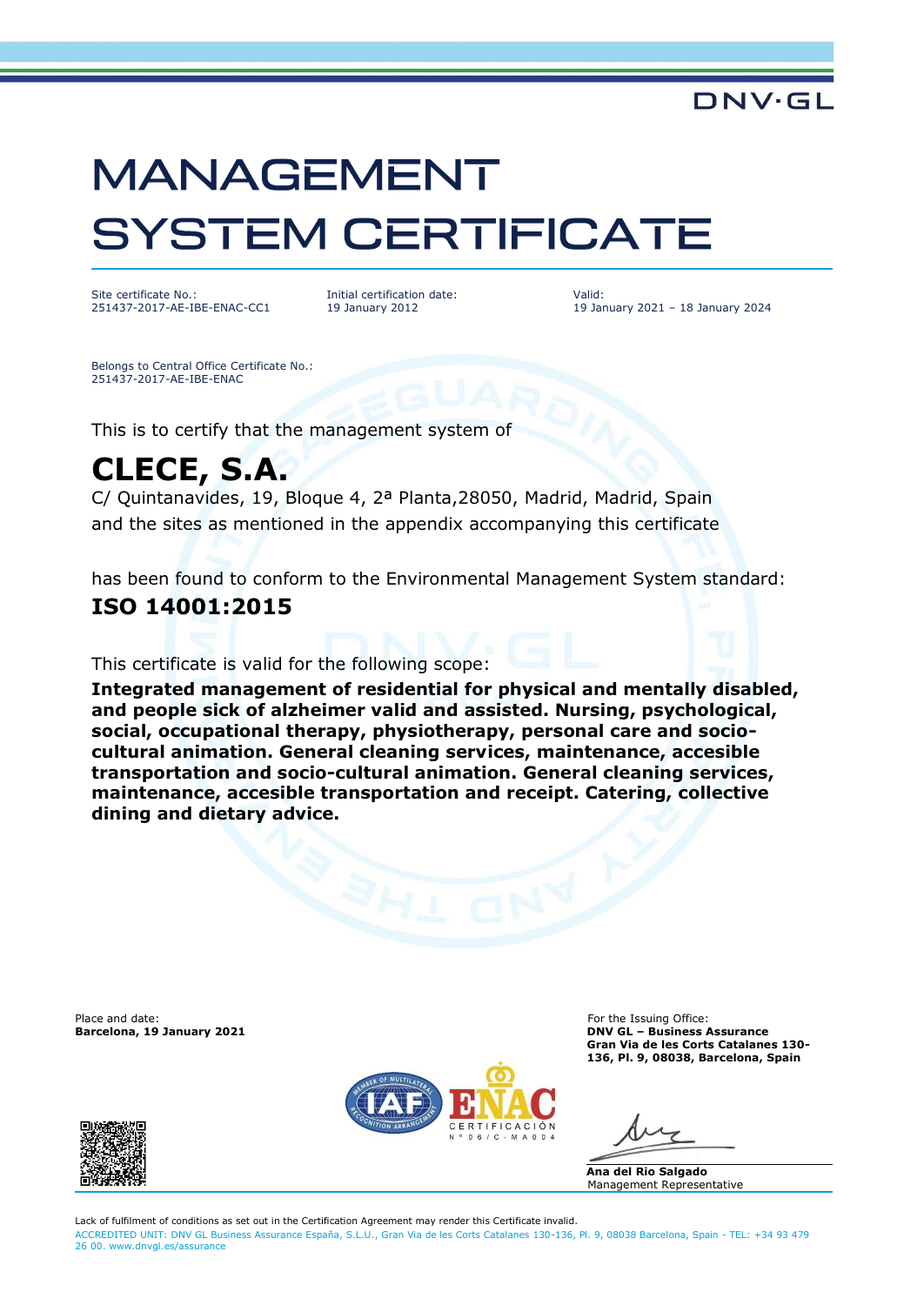Site certificate No.: 251437-2017-AE-IBE-ENAC-CC1 Place and date: Barcelona, 19 January 2021

## **Appendix to Certificate**

#### **CLECE, S.A.**

Locations included in the certification are as follows:

| <b>Site Name</b>                                                                              | <b>Site Address</b>                                                                      | <b>Site Scope</b>                                                                                                                                                                                                                                                                                                                                                                                                                                                                                               |
|-----------------------------------------------------------------------------------------------|------------------------------------------------------------------------------------------|-----------------------------------------------------------------------------------------------------------------------------------------------------------------------------------------------------------------------------------------------------------------------------------------------------------------------------------------------------------------------------------------------------------------------------------------------------------------------------------------------------------------|
| CLECE, S.A. Residencia y unidad de<br>estancia diurna Nuestra Señora de los<br><b>Dolores</b> | C/ Hierbabuena, 2,29313,<br>Villanueva del Trabuco, Málaga,<br>Spain                     | Integrated management of<br>residential for physical and mentally<br>disabled, and people sick of<br>alzheimer valid and assisted.<br>Nursing, psychological, social,<br>occupational therapy,<br>physiotherapy, personal care and<br>socio-cultural animation. General<br>cleaning services, maintenance,<br>accesible transportation and socio-<br>cultural animation. General cleaning<br>services, maintenance, accesible<br>transportation and receipt. Catering,<br>collective dining and dietary advice. |
| CLECE, S.A. Centro Sociosanitario<br>San Sebastián                                            | C/ Calvario, 1, Plaza San Sebastián,<br>38300, La Orotava, Sta. C. de<br>Tenerife, Spain | Integrated management of<br>residential for physical and mentally<br>disabled, and people sick of<br>alzheimer valid and assisted.<br>Nursing, psychological, social,<br>occupational therapy,<br>physiotherapy, personal care and<br>socio-cultural animation. General<br>cleaning services, maintenance,<br>accesible transportation and socio-<br>cultural animation. General cleaning<br>services, maintenance, accesible<br>transportation and receipt. Catering,<br>collective dining and dietary advice. |
| CLECE, S.A. CAMP Reina Sofía                                                                  | Avda. Murga, 4,35016, Las Palmas,<br>Las Palmas, Spain                                   | Integrated management of<br>residential for physical and mentally<br>disabled, and people sick of<br>alzheimer valid and assisted.<br>Nursing, psychological, social,<br>occupational therapy,<br>physiotherapy, personal care and<br>socio-cultural animation. General<br>cleaning services, maintenance,<br>accesible transportation and socio-<br>cultural animation. General cleaning<br>services, maintenance, accesible<br>transportation and receipt. Catering,<br>collective dining and dietary advice. |

Lack of fulfilment of conditions as set out in the Certification Agreement may render this Certificate invalid.

ACCREDITED UNIT: DNV GL Business Assurance España, S.L.U., Gran Via de les Corts Catalanes 130-136, Pl. 9, 08038 Barcelona, Spain - TEL: +34 93 479 26 00. [www.dnvgl.es/assurance](http://www.dnvgl.es/assurance)

**DNV·GL**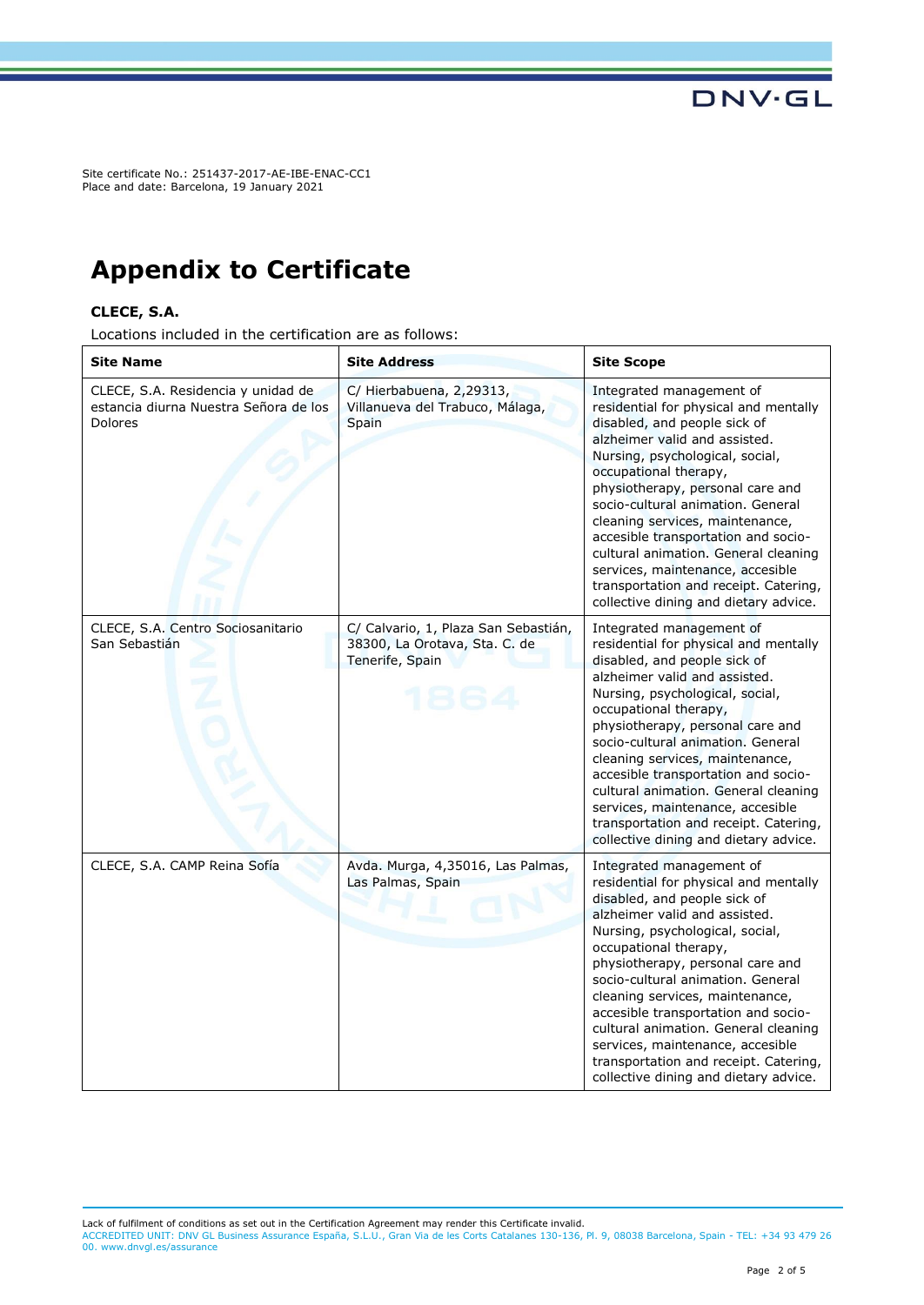**DNV·GL** 

Site certificate No.: 251437-2017-AE-IBE-ENAC-CC1 Place and date: Barcelona, 19 January 2021

| <b>Site Name</b>                                                                                | <b>Site Address</b>                                                  | <b>Site Scope</b>                                                                                                                                                                                                                                                                                                                                                                                                                                                                                               |
|-------------------------------------------------------------------------------------------------|----------------------------------------------------------------------|-----------------------------------------------------------------------------------------------------------------------------------------------------------------------------------------------------------------------------------------------------------------------------------------------------------------------------------------------------------------------------------------------------------------------------------------------------------------------------------------------------------------|
| CLECE, S.A. Residencia para personas<br>con diversidad funcional, física y<br>psíquica, La Llum | Camino Villarrubia, 2,46240, Carlet,<br>València, Spain              | Integrated management of<br>residential for physical and mentally<br>disabled, and people sick of<br>alzheimer valid and assisted.<br>Nursing, psychological, social,<br>occupational therapy,<br>physiotherapy, personal care and<br>socio-cultural animation. General<br>cleaning services, maintenance,<br>accesible transportation and socio-<br>cultural animation. General cleaning<br>services, maintenance, accesible<br>transportation and receipt. Catering,<br>collective dining and dietary advice. |
| CLECE, S.A._Centro de Alzheimer<br>Fundación Reina Sofía                                        | C/ Valderrebollo, 5,20831, Madrid,<br>Madrid, Spain                  | Integrated management of<br>residential for physical and mentally<br>disabled, and people sick of<br>alzheimer valid and assisted.<br>Nursing, psychological, social,<br>occupational therapy,<br>physiotherapy, personal care and<br>socio-cultural animation. General<br>cleaning services, maintenance,<br>accesible transportation and socio-<br>cultural animation. General cleaning<br>services, maintenance, accesible<br>transportation and receipt. Catering,<br>collective dining and dietary advice. |
| CLECE, S.A. Residencia y centro<br>ocupacional de Colmenar de Oreja                             | Ctra. de Villarrubia, s/n,28380,<br>Colmenar de Oreja, Madrid, Spain | Integrated management of<br>residential for physical and mentally<br>disabled, and people sick of<br>alzheimer valid and assisted.<br>Nursing, psychological, social,<br>occupational therapy,<br>physiotherapy, personal care and<br>socio-cultural animation. General<br>cleaning services, maintenance,<br>accesible transportation and socio-<br>cultural animation. General cleaning<br>services, maintenance, accesible<br>transportation and receipt. Catering,<br>collective dining and dietary advice. |
| CLECE, S.A. Residencia Las<br>Merindades                                                        | C/ Complejo Residencial, 3,09550,<br>Villarcayo, Burgos, Spain       | Integrated management of<br>residential for physical and mentally<br>disabled, and people sick of<br>alzheimer valid and assisted.<br>Nursing, psychological, social,<br>occupational therapy,<br>physiotherapy, personal care and<br>socio-cultural animation. General<br>cleaning services, maintenance,<br>accesible transportation and socio-<br>cultural animation. General cleaning<br>services, maintenance, accesible<br>transportation and receipt. Catering,<br>collective dining and dietary advice. |

Lack of fulfilment of conditions as set out in the Certification Agreement may render this Certificate invalid.<br>ACCREDITED UNIT: DNV GL Business Assurance España, S.L.U., Gran Via de les Corts Catalanes 130-136, Pl. 9, 080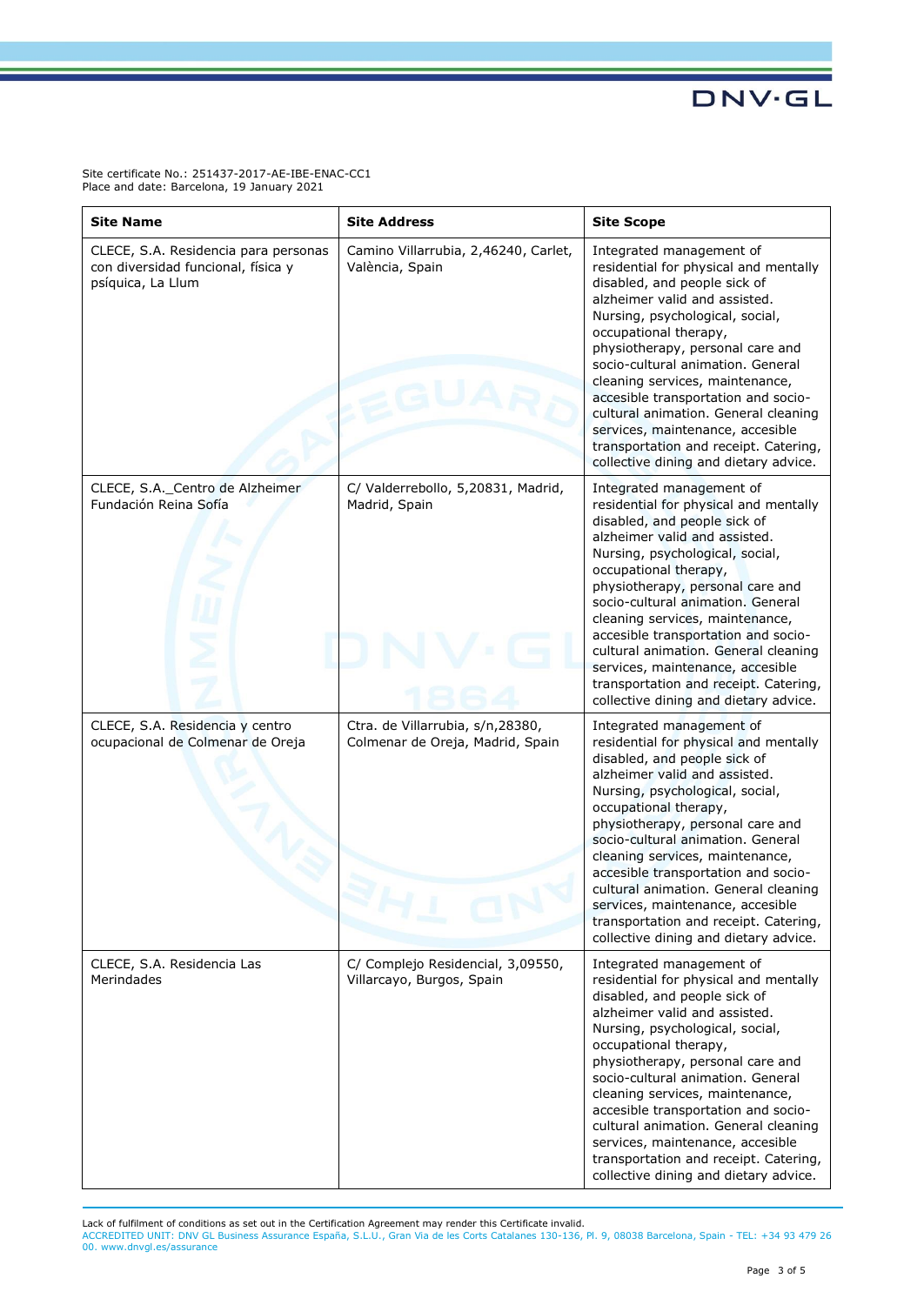**DNV·GL** 

Site certificate No.: 251437-2017-AE-IBE-ENAC-CC1 Place and date: Barcelona, 19 January 2021

| <b>Site Name</b>                                           | <b>Site Address</b>                                                                          | <b>Site Scope</b>                                                                                                                                                                                                                                                                                                                                                                                                                                                                                               |
|------------------------------------------------------------|----------------------------------------------------------------------------------------------|-----------------------------------------------------------------------------------------------------------------------------------------------------------------------------------------------------------------------------------------------------------------------------------------------------------------------------------------------------------------------------------------------------------------------------------------------------------------------------------------------------------------|
| CLECE, S.A. Residencia y Centro de<br>Día Hermanos Buisán  | Avda. Castejón, 68,50830,<br>Villanueva de Gállego, Zaragoza,<br>Spain                       | Integrated management of<br>residential for physical and mentally<br>disabled, and people sick of<br>alzheimer valid and assisted.<br>Nursing, psychological, social,<br>occupational therapy,<br>physiotherapy, personal care and<br>socio-cultural animation. General<br>cleaning services, maintenance,<br>accesible transportation and socio-<br>cultural animation. General cleaning<br>services, maintenance, accesible<br>transportation and receipt. Catering,<br>collective dining and dietary advice. |
| CLECE, S.A. Residencia El Sol                              | C/ Serradero, 25,26007, Logroño,<br>Logroño, Spain                                           | Integrated management of<br>residential for physical and mentally<br>disabled, and people sick of<br>alzheimer valid and assisted.<br>Nursing, psychological, social,<br>occupational therapy,<br>physiotherapy, personal care and<br>socio-cultural animation. General<br>cleaning services, maintenance,<br>accesible transportation and socio-<br>cultural animation. General cleaning<br>services, maintenance, accesible<br>transportation and receipt. Catering,<br>collective dining and dietary advice. |
| CLECE, S.A. Residencia de mayores<br>Casillas del Ángel    | C/ La Entrada nº 59,35611, Casillas<br>del Ángel-Puerto del Rosario,<br>Fuerteventura, Spain | Integrated management of<br>residential for physical and mentally<br>disabled, and people sick of<br>alzheimer valid and assisted.<br>Nursing, psychological, social,<br>occupational therapy,<br>physiotherapy, personal care and<br>socio-cultural animation. General<br>cleaning services, maintenance,<br>accesible transportation and socio-<br>cultural animation. General cleaning<br>services, maintenance, accesible<br>transportation and receipt. Catering,<br>collective dining and dietary advice. |
| CLECE, S.A. Gestión de la Residencia<br>de Mayores de Adra | C/ Manolo de la Rivera, 8,04770,<br>Adra, Almería, Spain                                     | Integrated management of<br>residential for physical and mentally<br>disabled, and people sick of<br>alzheimer valid and assisted.<br>Nursing, psychological, social,<br>occupational therapy,<br>physiotherapy, personal care and<br>socio-cultural animation. General<br>cleaning services, maintenance,<br>accesible transportation and socio-<br>cultural animation. General cleaning<br>services, maintenance, accesible<br>transportation and receipt. Catering,<br>collective dining and dietary advice. |

Lack of fulfilment of conditions as set out in the Certification Agreement may render this Certificate invalid.<br>ACCREDITED UNIT: DNV GL Business Assurance España, S.L.U., Gran Via de les Corts Catalanes 130-136, Pl. 9, 080